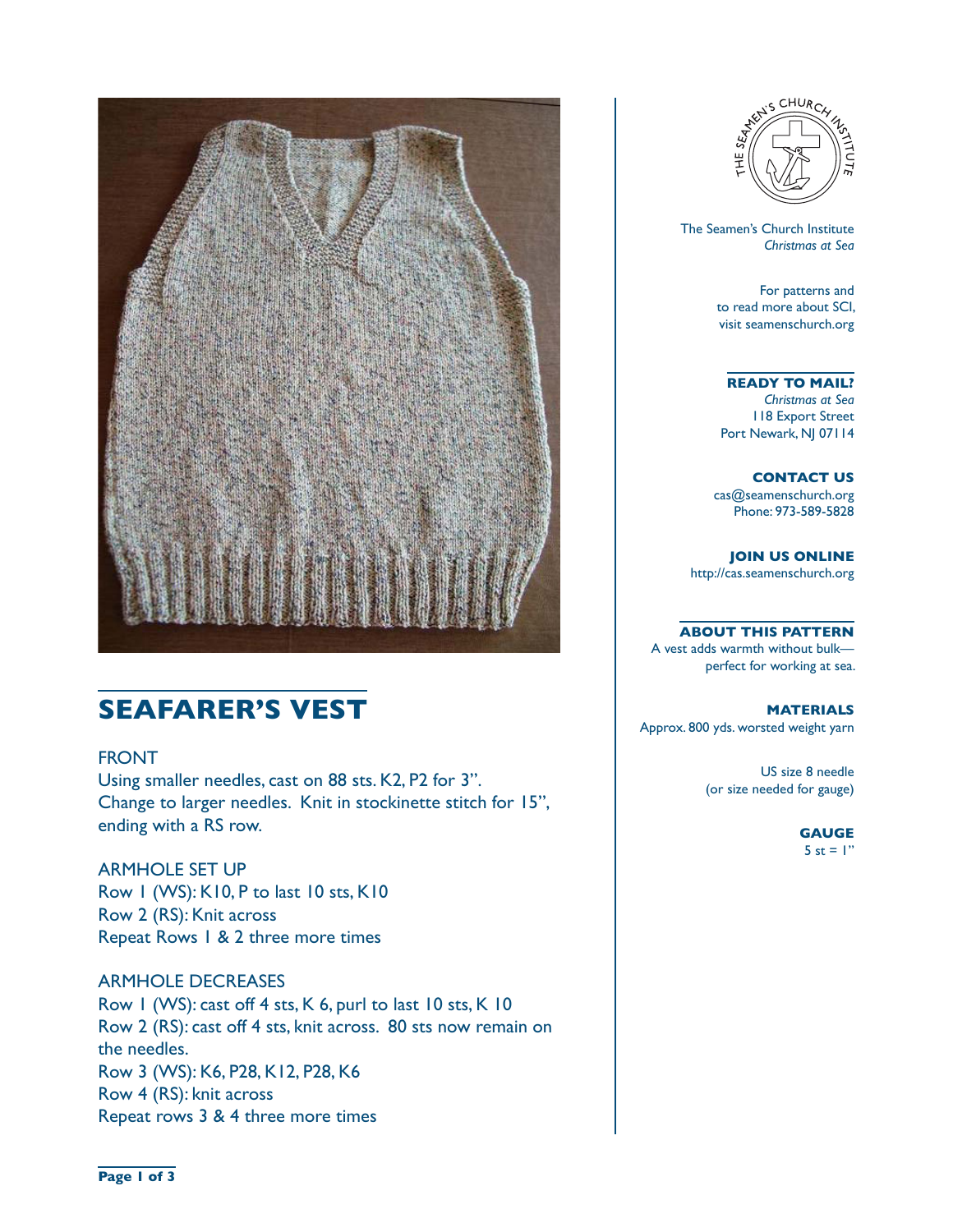## FIRST SHOULDER/V-NECK<br>Row 1 (WS): K 6, P 28, K 6, turn. (Slide remaining 40 sts onto **VEST** a holder). Row 2 (RS): K 6, K2tog, K to last 8 sts, K2tog, K 6. Row 3: K 6, P to last 6 sts, K 6. Row 4: Knit across. Row 5: K 6, P to last 6 sts. K 6. Row 6: K 6, K2tog, K to last 8 sts, K2tog, K6. Row 7: K 6, P to last 6 sts, K 6 Row 8: K across. (36 sts remain) Repeat rows 5-8 until 24 sts remain on needle Row 9: K 6, P to last 6 sts, K 6 Row 10: K 6 K2tog, K across Row 11: K 6, P to last 6 sts, K 6 Row 12: K across Row 13 (WS): K 6, P 10, K 6. With 22 sts on needle, work even until armhole, from cast off to shoulder measures 10". Bind off.

#### SECOND SHOULDER

Starting at base of V-neck, knit corresponding shoulder.

#### **BACK**

On smaller needles, cast on 88 sts. K2, P2 for 3". Switch to larger needles. Knit in stockinette stitch until work from beginning measures 15" ending with a RS row.

#### ARMHOLE SET UP

Row 1 (WS): K10, P across to last 10 sts, K10. Row 2: K across. Repeat Rows 1 & 2 three more times.

#### ARMHOLE DECREASES

Row 1: Cast off 4 sts. K6, P to last 10 sts, K10. Row 2: Cast off 4 sts. K across. With 80 sts now on needle: Row 3: K6, P to last 6sts, K6. Row 4: K across. Repeat rows 3 & 4 three more times.

#### SHOULDER

Row 1: K6, P to last 6 sts, K6. Row 2: K6, K2tog, K to last 8 sts, K2tog, K6. Row 3: K6, P to last 6 sts, K6. Row 4: K across.

# **SEAFARER'S**